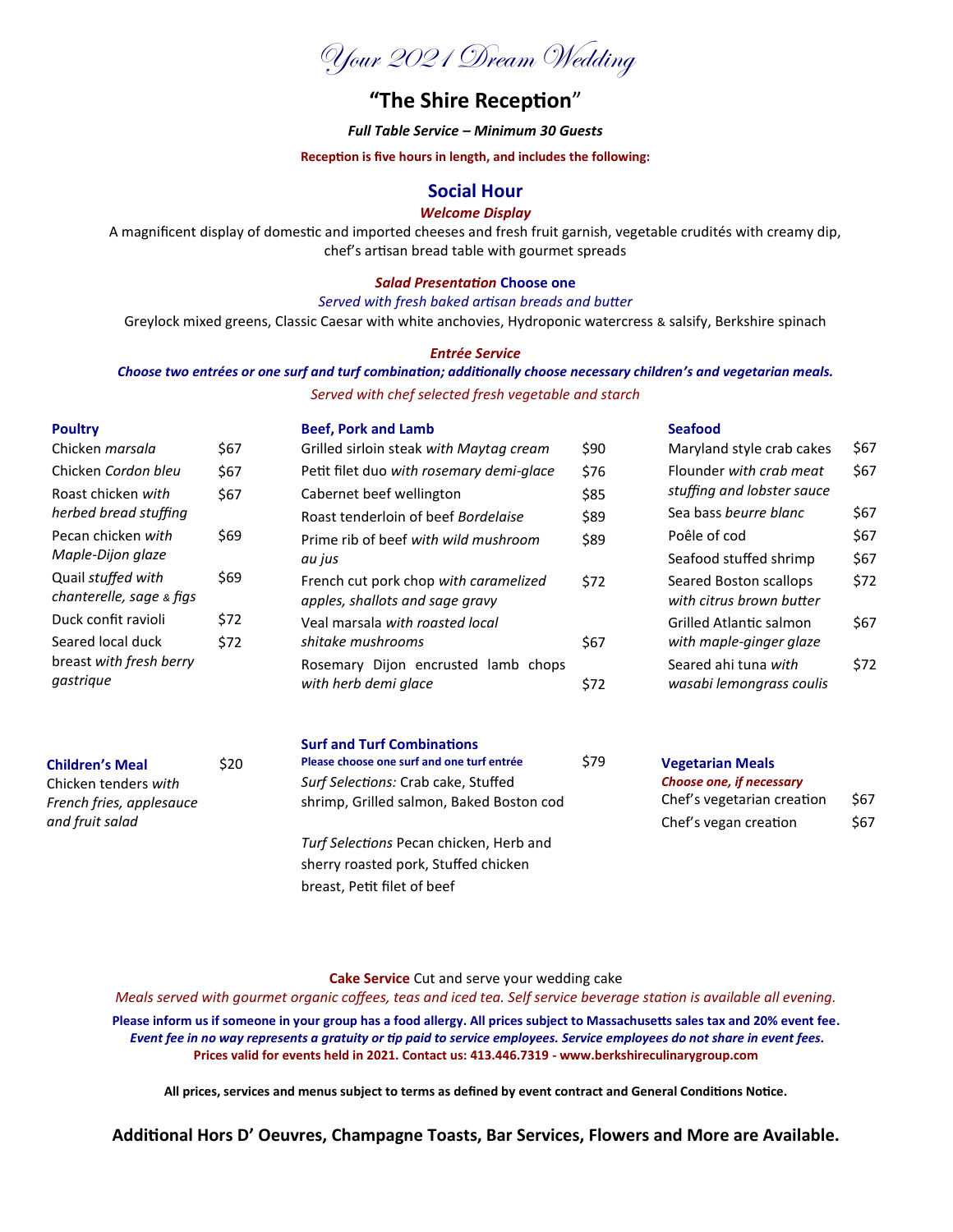Your 2021 Dream Wedding

# *Buffet Style Entrée Service – Minimum 30 Guests*

**Reception is five hours in length, and includes the following:**

# **Social Hour**

## *Welcome Display*

A magnificent display of domestic and imported cheeses and fresh fruit garnish, vegetable crudités with creamy dip, chef's artisan bread table with gourmet spreads

### *Salad Presentation* **Choose one**

*Served with fresh baked artisan breads and butter*

Greylock mixed greens, Classic Caesar with white anchovies, Hydroponic watercress & salsify, Berkshire spinach

#### *Buffet Style Entrée Service*

## *Choose two entrées and one carvery selection; additionally choose necessary children's and vegetarian meals. Children's and vegetarian meals are served individually.*

#### *Served with chef selected fresh vegetable and starch*

| <b>Poultry</b>                           |      | <b>Beef and Pork</b>                        |      | <b>Seafood</b>                                    |  |
|------------------------------------------|------|---------------------------------------------|------|---------------------------------------------------|--|
| Chicken <i>marsala</i>                   |      | Beef medallions au poivre                   |      | Grilled swordfish with                            |  |
| Herbed chicken with traditional          |      | Beef bourguignon with roasted pearl onions  |      | sundried tomato tartar sauce                      |  |
| bread stuffing & pan gravy               |      | Roast top round of beef with wild mushroom  |      | Shrimp and scallops scampi                        |  |
| Chicken almandine                        |      | bordelaise                                  |      | Lobster tortellini with                           |  |
| Chicken <i>piccata</i>                   |      | Maple-pecan encrusted pork medallions       |      | tarragon cream                                    |  |
| Fig roasted duck with maple gastrique    |      | Apple-sage stuffed pork loin with pan gravy |      | Shrimp Provencal                                  |  |
|                                          |      | <b>Vegetarian Meals</b>                     |      | Roasted Atlantic salmon with<br>maple-Dijon glaze |  |
| <b>Children's Meal</b>                   | \$20 |                                             |      | Stuffed sole Florentine                           |  |
| Chicken tenders with                     |      | Choose one, if necessary                    |      | Baked Boston cod with lemon                       |  |
| curly French fries, applesauce and fresh |      | Chef's vegetarian creation                  | \$67 |                                                   |  |
| fruit salad                              |      | Chef's vegan creation                       | \$67 | -garlic butter                                    |  |

**The Carvery (Choose one)** Rosemary pork loin

Slow roasted turkey Top round of beef

# **The Richmond Reception: \$83 per person**

**Cake Service** Cut and serve your wedding cake

*Meals served with gourmet organic coffees, teas and iced tea. Self service beverage station is available all evening.*

**Please inform us if someone in your group has a food allergy. All prices subject to Massachusetts sales tax and 20% event fee.**  *Event fee in no way represents a gratuity or tip paid to service employees. Service employees do not share in event fees.*  **Prices valid for events held in 2021. Contact us: 413.446.7319 - www.berkshireculinarygroup.com** 

**All prices, services and menus subject to terms as defined by event contract and General Conditions Notice.**

**Additional Hors D' Oeuvres, Champagne Toasts, Bar Services, Flowers and More are Available.**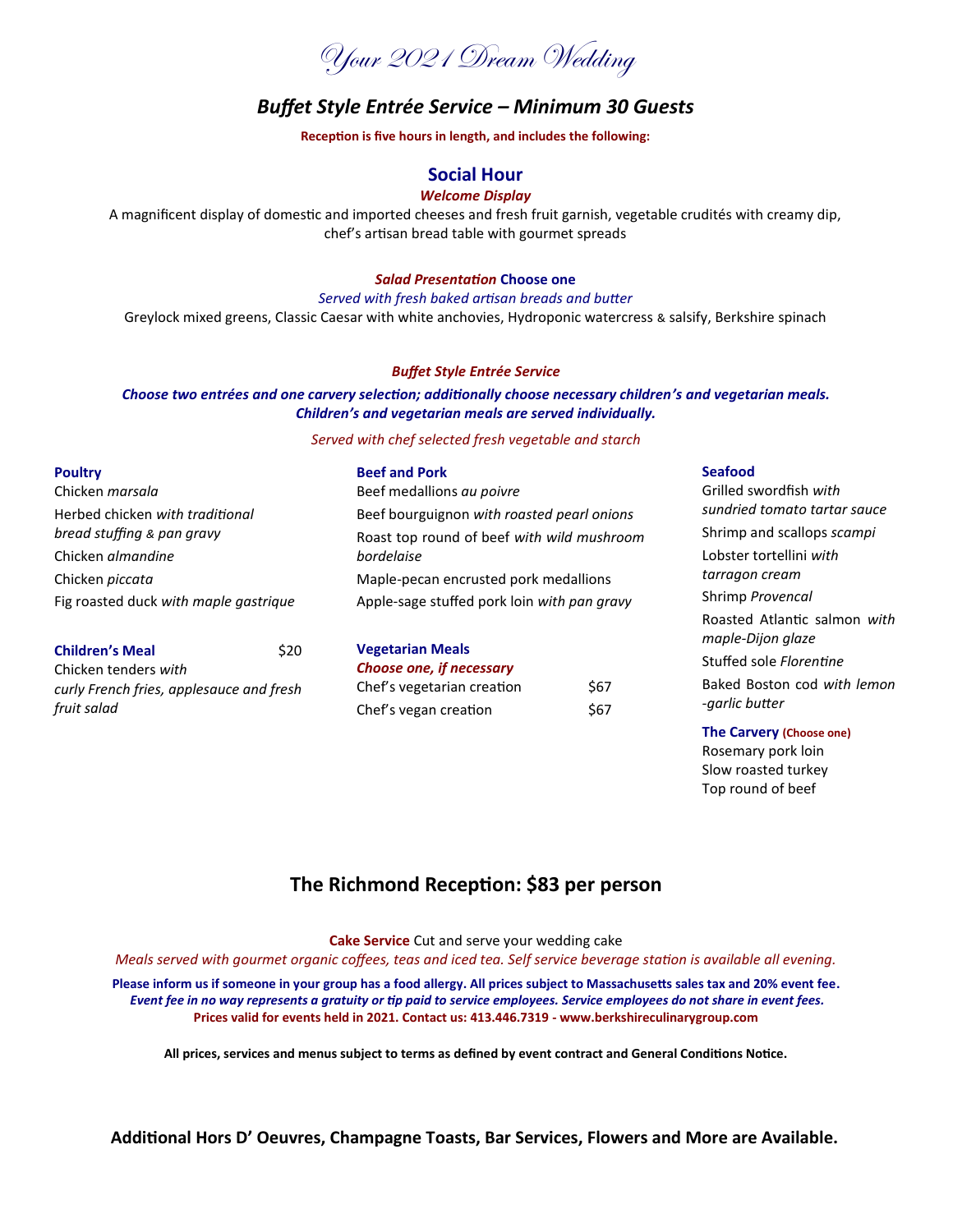Your 2021 Dream Wedding

# **"The Peak Reception**"

*Full Table Service – Minimum 30 Guests*

**Reception is five hours in length and includes two hours of premium open bar service,\* champagne toast,**

**floral centerpieces, chair covers:**

# **Social Hour**

# *The Welcome Display*

Premium open bar service begins with a magnificent display of domestic and imported cheeses and fresh fruit garnish, vegetable crudités with creamy dip, chef's artisan bread table with gourmet spreads, shrimp cocktail (Raw bar upgrade +\$7 pp)

### *Grand Hors d' Oeuvres*

**Choose up to four items** – *Total of six hors d' oeuvres served per person*

#### **Stationed and butler style hors d' oeuvres:**

Swedish meatballs, Sausage stuffed mushroom caps, Wasabi encrusted portabella spears, Mini cheese quesadilla, Veggie pot stickers, Italian meatballs, Sweet and sour kielbasa, Scallops wrapped in hickory bacon (+\$2 pp), Smoked salmon cucumber canapé with dilled cream cheese, Chicken sate with Thai peanut sauce, Veggie spring rolls, Petite crab cakes, Clams casino, Oysters Rockefeller (+\$1.5 pp), Smoked trout deviled eggs, Szechuan duck wings, Lobster and English pea sliders (+\$2 pp), Mussels bruschetta

## *Salad Presentation* **Choose one**

*Served with fresh baked artisan breads and butter*

Greylock mixed greens, Classic Caesar with white anchovies, Hydroponic watercress & cranberry, Berkshire spinach

*Entrée Service*

*Choose two entrées or one signature combination; additionally choose necessary children's and vegetarian meals.*

*Served with chef selected fresh vegetable and starch*

| <b>Poultry</b>                                                      |                | <b>Beef, Pork and Lamb</b>                                                      |       | <b>Seafood</b>                                      |       |
|---------------------------------------------------------------------|----------------|---------------------------------------------------------------------------------|-------|-----------------------------------------------------|-------|
| Chicken <i>marsala</i>                                              | \$105          | Grilled sirloin steak with Maytag cream                                         | \$122 | Maryland style crab cakes                           | \$105 |
| Chicken Cordon bleu                                                 | \$105          | Petit filet duo with rosemary demi-glace                                        | \$117 | Flounder with crab meat                             | \$105 |
| Roast chicken with                                                  | \$105          | Cabernet beef wellington                                                        | \$121 | stuffing and lobster sauce                          |       |
| herbed bread stuffing                                               |                | Roast tenderloin of beef Bordelaise                                             | \$117 | Sea bass beurre blanc                               | \$105 |
| Pecan chicken with Maple-<br>Dijon glaze                            | \$105          | Prime rib of beef with wild mushroom                                            | \$117 | Poêle of cod                                        | \$105 |
| Quail stuffed with chanterelle,                                     |                | au jus                                                                          |       | Seafood stuffed shrimp                              | \$105 |
| sage & figs<br>Duck confit ravioli<br>Seared local duck breast with | \$110          | French cut pork chop with caramelized<br>apples, shallots and sage gravy        | \$110 | Seared Boston scallops<br>with citrus brown butter  | \$110 |
|                                                                     | \$110<br>\$110 | Veal marsala with roasted local                                                 | \$100 | Grilled Atlantic salmon                             | \$105 |
| fresh berry gastrique                                               |                | shitake mushrooms                                                               |       | with maple ginger glaze                             |       |
|                                                                     |                | Rosemary Dijon encrusted lamb chops<br>with herb demi glace                     | \$115 | Seared ahi tuna with<br>wasabi lemongrass coulis    | \$110 |
| <b>Children's Meal</b><br>Chicken tenders with French               | \$20           | <b>Surf and Turf Combinations</b><br>Please choose one surf and one turf entrée | \$119 | <b>Vegetarian Meals</b><br>Choose one, if necessary |       |
| fries, applesauce and fruit salad                                   |                | Surf Selections: Crab cake, Stuffed shrimp,                                     |       | Chef's vegetarian creation                          | \$100 |
|                                                                     |                | Grilled salmon, Baked Boston cod                                                |       | Chef's vegan creation                               | \$100 |
|                                                                     |                | Turf Selections Pecan chicken, Herb and                                         |       |                                                     |       |
|                                                                     |                | sherry roasted pork, Stuffed chicken                                            |       |                                                     |       |
|                                                                     |                | breast. Petit filet of beef                                                     |       |                                                     |       |

**Cake Service & International Coffee Station** Cut and serve your wedding cake *Meals served with gourmet organic coffees, teas and iced tea. Self service beverage station is available all evening*

*\*Premium bar service included with package opens with hors d' oeuvres reception and continues two contiguous hours - typically concludes with dinner service. Additional open bar service may be purchased in advance, otherwise cash bar service will commence.\** **Please inform us if someone in your group has a food allergy. All prices subject to Massachusetts sales tax and 20% event fee.**  *Event fee in no way represents a gratuity or tip paid to service employees. Service employees do not share in event fees.*  **Prices valid for events held in 2021. Contact us: 413.446.7319 - www.berkshireculinarygroup.com** 

**All prices, services and menus subject to terms as defined by event contract and General Conditions Notice.**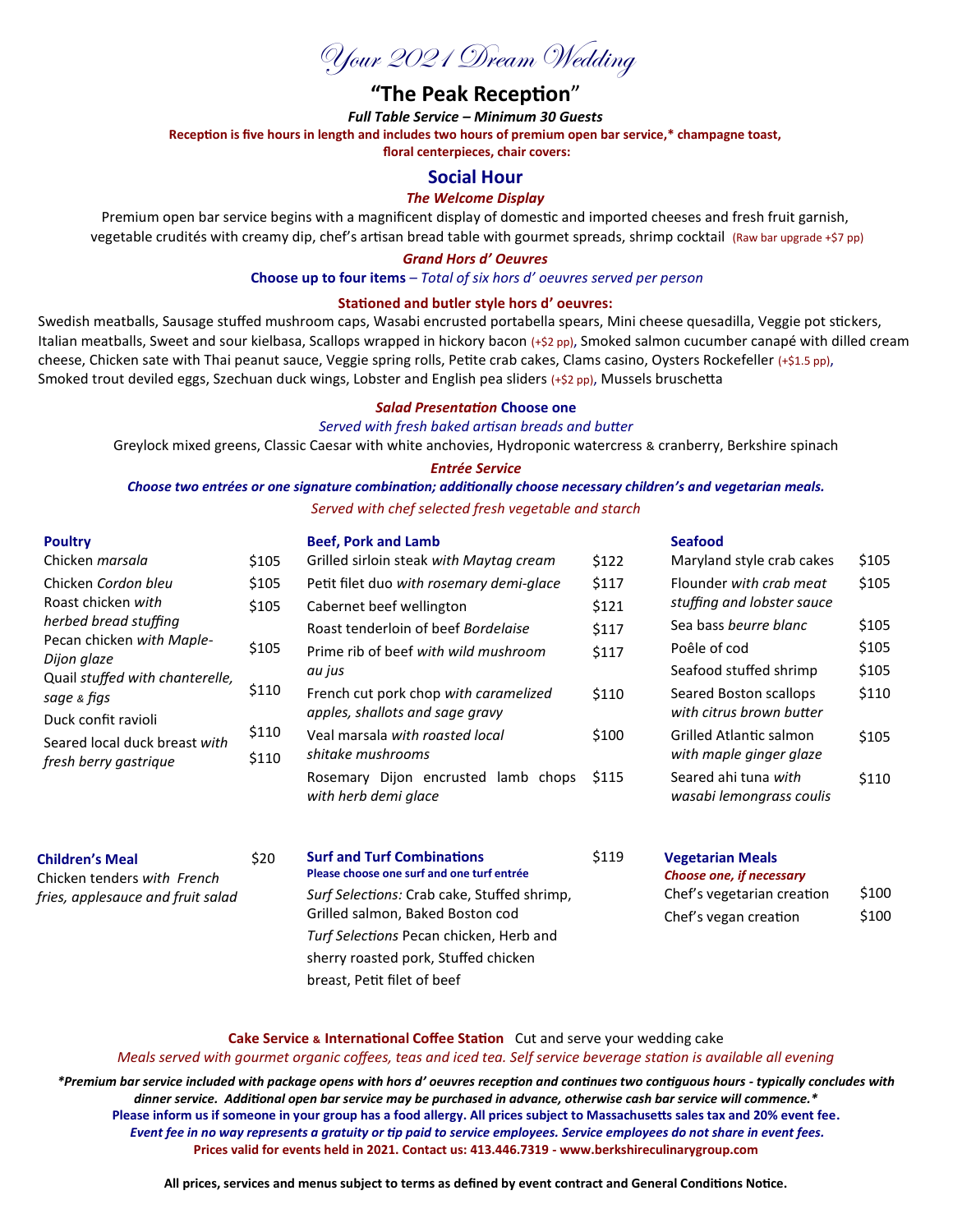Your 2021 Dream Wedding

# **"The Premier Chef's Table Reception**"

*Buffet Style Entrée Service – Minimum 30 Guests*

**Reception is five hours in length and includes two hours of premium open bar service,\* champagne toast,**

**floral centerpieces, chair covers, ice carving and the following:**

# **Social Hour**

# *The Welcome Display*

Premium open bar service begins with a magnificent display of domestic and imported cheeses and fresh fruit garnish, vegetable crudités with creamy dip, chef's artisan bread table with gourmet spreads, shrimp cocktail (Raw bar upgrade +\$7 pp)

## *Grand Hors d' Oeuvres*

**Choose up to four items** – *Total of six hors d' oeuvres served per person*

## **Stationed and butler style hors d' oeuvres:**

Swedish meatballs, Sausage stuffed mushroom caps, Wasabi encrusted portabella spears, Mini cheese quesadilla, Veggie pot stickers, Italian meatballs, Sweet and sour kielbasa, Scallops wrapped in hickory bacon (+\$2 pp), Smoked salmon cucumber canapé with dilled cream cheese, Chicken sate with Thai peanut sauce, Veggie spring rolls, Petite crab cakes, Clams casino, Oysters Rockefeller (+\$1.5 pp), Smoked trout deviled eggs, Szechuan duck wings, Lobster and English pea sliders (+\$2 pp), Mussels bruschetta

### *Salad Presentation* **Choose one**

*Served with fresh baked artisan breads and butter*

Greylock mixed greens, Classic Caesar with white anchovies, Hydroponic watercress & cranberry, Berkshire spinach

## *Buffet Style Entrée Service*

*Choose two entrées and one carvery selection; additionally choose necessary children's and vegetarian meals. Children's and vegetarian meals are served individually.*

| <b>Poultry</b>                                                   |      | <b>Beef and Pork</b>                                                   | <b>Seafood</b>                                    |
|------------------------------------------------------------------|------|------------------------------------------------------------------------|---------------------------------------------------|
| Chicken Marsala                                                  |      | Beef medallions au poivre                                              | Grilled swordfish with                            |
| Herbed chicken with traditional                                  |      | Beef Bourguignon with roasted pearl onions                             | sundried tomato tartar sauce                      |
| bread stuffing & pan gravy                                       |      | Roast top round of beef with wild mushroom                             | Shrimp and scallops scampi                        |
| Chicken almandine                                                |      | bordelaise                                                             | Lobster tortellini with                           |
| Chicken Piccata                                                  |      | Maple-pecan encrusted pork medallions                                  | tarragon cream                                    |
| Fig roasted duck with maple gastrique                            |      | Apple-sage stuffed pork loin with pan gravy                            | Shrimp Provencal                                  |
|                                                                  |      |                                                                        | Roasted Atlantic salmon with<br>maple-Dijon glaze |
| <b>Children's Meal</b>                                           | \$20 | <b>Vegetarian Meals</b>                                                | Stuffed sole Florentine                           |
| Chicken tenders with<br>curly French fries, applesauce and fresh |      | <b>Choose one, if necessary</b><br>Chef's vegetarian creation<br>\$100 | Baked Boston cod with lemon                       |

er s vegetarian creatio Chef's vegan creation \$100

*fruit salad*

*-garlic butter* **The Carvery (Choose one)** Rosemary pork loin Slow roasted turkey

Top round of beef

# **The Premier Chef's Table Reception: \$120 per person**

**Cake Service & International Coffee Station** Cut and serve your wedding cake *Meals served with gourmet coffees, teas and iced tea. Self service beverage station is available all evening*

*\*Premium bar service included with package opens with hors d' oeuvres reception and continues two contiguous hours - typically concludes with dinner service. Additional open bar service may be purchased in advance, otherwise cash bar service will commence.\** **Please inform us if someone in your group has a food allergy. All prices subject to Massachusetts sales tax and 20% event fee.**  *Event fee in no way represents a gratuity or tip paid to service employees. Service employees do not share in event fees.*  **Prices valid for events held in 2021. Contact us: 413.446.7319 - www.berkshireculinarygroup.com**

**All prices, services and menus subject to terms as defined by event contract and General Conditions Notice.**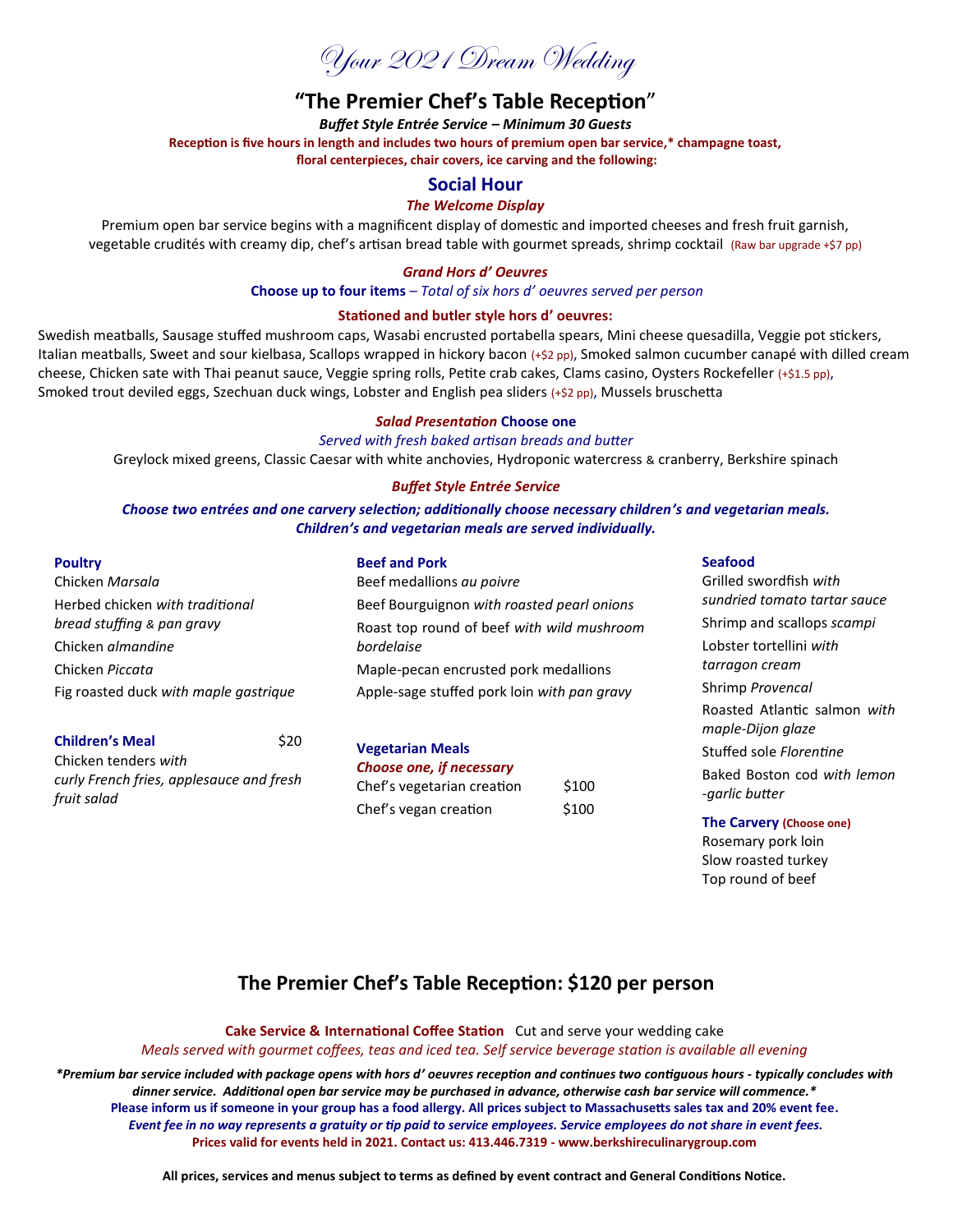Your 2021 Dream Wedding

# **"The Breu-Hous Reception**"

*Buffet Style Entrée Service – Minimum 50 Guests - Offered Exclusively at Shire Breu-Hous* 

**Reception is five hours in length, and includes the following:**

# **Social Hour**

## *The Welcome*

A magnificent display of domestic and imported cheeses and fresh fruit garnish, shrimp cocktail, Swedish style meatballs, sweet & sour kielbasa, smoked trout deviled eggs

## *Salad Presentation* **Choose one**

*Served with fresh baked artisan breads and butter* Greylock mixed greens *or* Classic Caesar with white anchovies

#### *Buffet Style Entrée Service*

## *Choose three entrées; additionally choose necessary children's and vegetarian meals. Children's and vegetarian meals are served individually.*

#### *Served with chef selected fresh vegetable and starch*

| <b>Poultry</b>                           |      | <b>Beef and Pork</b>                        |      | <b>Seafood</b>                                    |
|------------------------------------------|------|---------------------------------------------|------|---------------------------------------------------|
| Chicken <i>marsala</i>                   |      | Beef medallions au poivre                   |      | Trout almandine                                   |
| Herbed chicken with traditional          |      | Beef bourguignon with roasted pearl onions  |      | Shrimp and scallops scampi                        |
| bread stuffing & pan gravy               |      | Roast top round of beef with wild mushroom  |      | Lobster tortellini with                           |
| Chicken almandine                        |      | bordelaise                                  |      | tarragon cream                                    |
| Rosemary chicken                         |      | Maple-pecan encrusted pork medallions       |      | Shrimp Provencal                                  |
| Fig roasted duck with maple gastrique    |      | Apple-sage stuffed pork loin with pan gravy |      | Roasted Atlantic salmon with<br>maple-Dijon glaze |
| <b>Children's Meal</b>                   | \$20 | <b>Vegetarian Meals</b>                     |      | Stuffed sole Florentine                           |
| Chicken tenders with                     |      | <b>Choose one, if necessary</b>             |      | Baked Boston cod with lemon                       |
| curly French fries, applesauce and fresh |      | Chef's vegetarian creation                  | \$70 | -garlic butter                                    |
| fruit salad                              |      | Chef's vegan creation                       | \$70 |                                                   |

# **The Breu-Hous Reception: \$100 per person**

### **Cake Service** Cut and serve your wedding cake

*Meals served with gourmet organic coffees, teas and iced tea. Self service beverage station is available all evening.*

**Please inform us if someone in your group has a food allergy. All prices subject to Massachusetts sales tax and 20% event fee.**  *Event fee in no way represents a gratuity or tip paid to service employees. Service employees do not share in event fees.*  **Prices valid for events held in 2021. Contact us: 413.446.7319 - www.berkshireculinarygroup.com** 

**All prices, services and menus subject to terms as defined by event contract and General Conditions Notice.**

**Additional Hors D' Oeuvres, Champagne Toasts, Bar Services, Flowers and More are Available. Your Wedding Consultant Will Review The Many Options to Choose From.**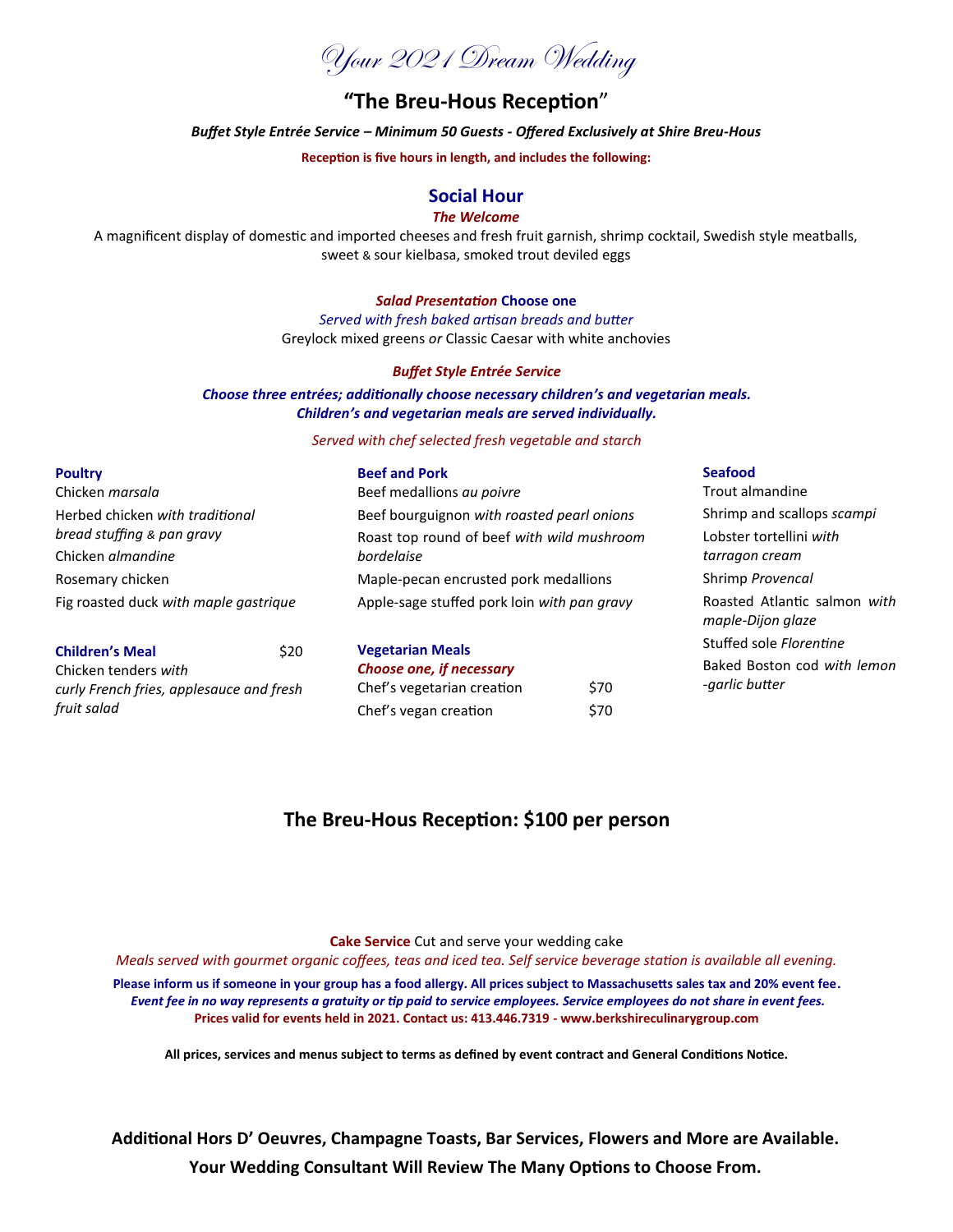Your 2021 Dream Wedding

# **Reception Extras**

#### *The Bridal Suite*

Included in our Premier Receptions, enjoy chef selected cheese and crackers, appetizers, snacks and soft drinks. Perfect to relax with your bridal party before introductions and dinner service \$225 for up to 15 guests - additional guests +\$17

#### *The Suite Toast*

Included in our Premier Receptions, assorted packaged beer, champagne and house wines served in your bridal suite \$225 for up to 15 guests - additional guests +\$17

#### *International Coffee Cart*

Included in our Premier Receptions, enjoy organic coffee laced with your favorite cordial. An assortment of toppings including gourmet candies, whipped cream and citrus zest. Local biscotti completes this upscale addition. The International Coffee Cart typically opens with cake service and remains open up to one hour \$7.5 per guest

### *The Champagne Toast*

Included in our Premier Receptions, delicious spumante to cheer your good fortune \$8 per guest

### *The Candy Bar*

The Candy Bar features a half dozen varieties of popular candies displayed in decorative jars and glasses \$5.5 per guest

#### *Sundae Sundae Sundae*

Attendant served Premium ice cream, with self serve topping bar offering hot fudge, cherries, sprinkles, marshmallows, chopped candies and whipped cream - service time is one hour \$6.5 per guest

#### *Ice Cream Cool Down*

A variety of local SoCo Ice Cream individually packaged gourmet cups, \$5 per guest

#### *Late Night Snacks*

House kettle chips, onion dip, bar snack mix, pretzel rods, fresh tortilla, salsa and hot queso dip, mixed nuts Offered the final hour of your reception \$6.5 per guest

**Please inform us if someone in your group has a food allergy. All prices subject to Massachusetts sales tax and 20% event fee.**  *Event fee in no way represents a gratuity or tip paid to service employees. Service employees do not share in event fees.*  **Prices valid for events held in 2021. Contact us: 413.446.7319 - www.berkshireculinarygroup.com** 

**All prices, services and menus subject to terms as defined by event contract and General Conditions Notice.**